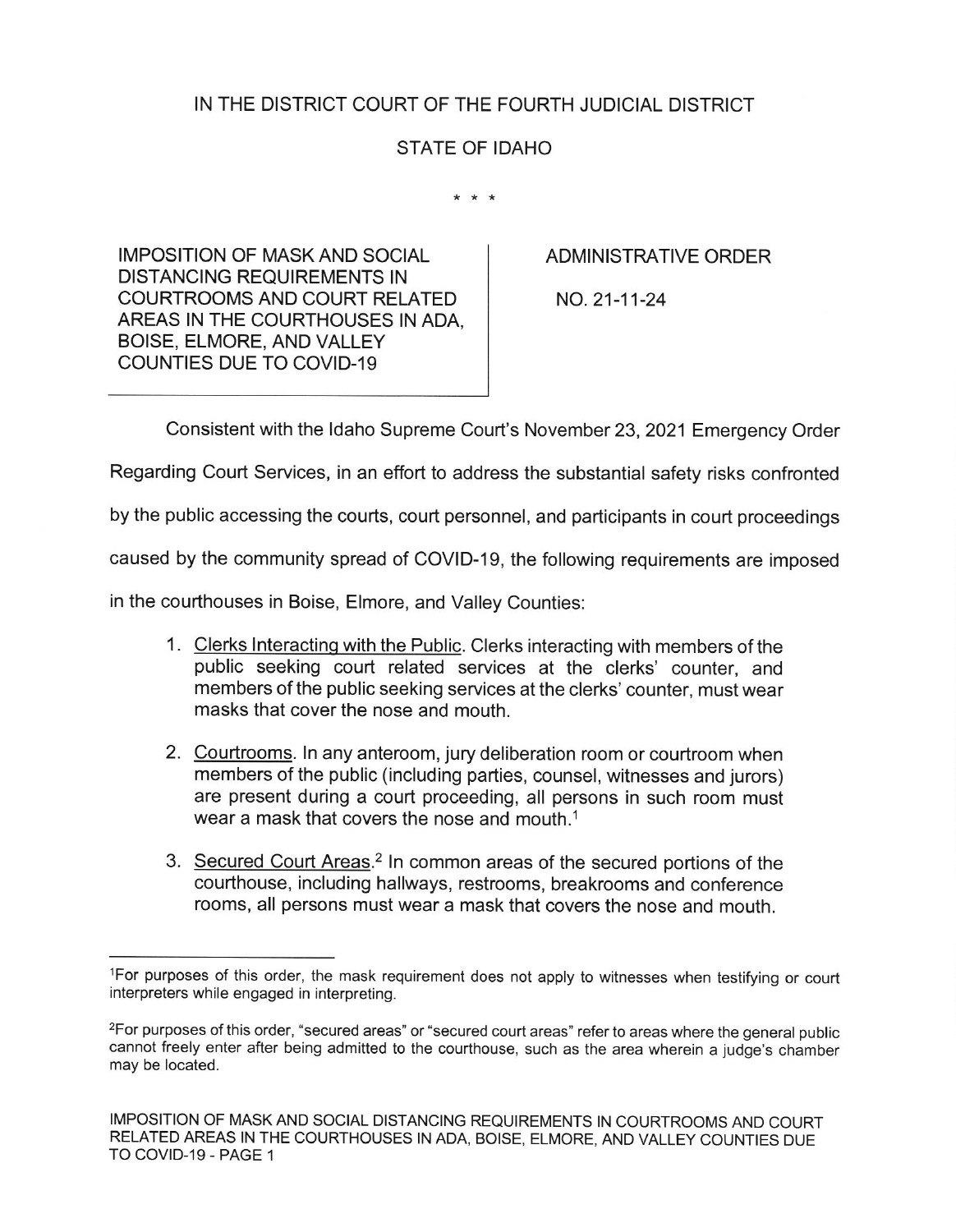The following requirements are imposed, specific to the Ada County Courthouse

and Juvenile Court Building:

- 1. Clerks' Counter at the Ada County Courthouse and Juvenile Court Buildinq. The clerks interacting with members of the public at the clerks' counter at the Juvenile Court Building and at the first-floor counter of the Ada County Courthouse, and members of the public seeking services at such clerks' counter, must wear masks that cover the nose and mouth.
- 2. Courtrooms in the Ada County Courthouse and Juvenile Court Building. ln any anteroom, jury deliberation room or courtroom when members of the public (including parties, counsel, witnesses and jurors) are present during a court proceeding, all persons in such room must wear a mask that covers the nose and mouth.
- 3. Public Common Areas of Certain Court Facilities in the Ada County Courthouse and the Juvenile Court Buildina. Any person entering the public common areas on the second, fourth, and fifth floors of the Ada County Courthouse, or the public areas of the Juvenile Court Building, including the hallways and restrooms therein, must wear a mask that covers the nose and mouth.
- 4. Secured Areas of the Ada County Courthouse and the Juvenile Court Buildinq. ln common areas of the secured portions of the Juvenile Court Building and such areas of the second, fourth, and fifth floors of the Ada County Courthouse, including hallways, restrooms, breakrooms, and conference rooms, and the secured elevator on the north side of the Ada County Courthouse, all persons must wear a mask that covers the nose and mouth.

Failure to comply with the terms of this order may be treated as a contempt of

court. See Idaho Code § 18-1801; Title 7, Chapter 6, Idaho Code; I.R.C.P. 75; I.C.R. 42.

When in effect, a copy of this order must be displayed at all entrances to the

courthouses and annexes referenced in this order.